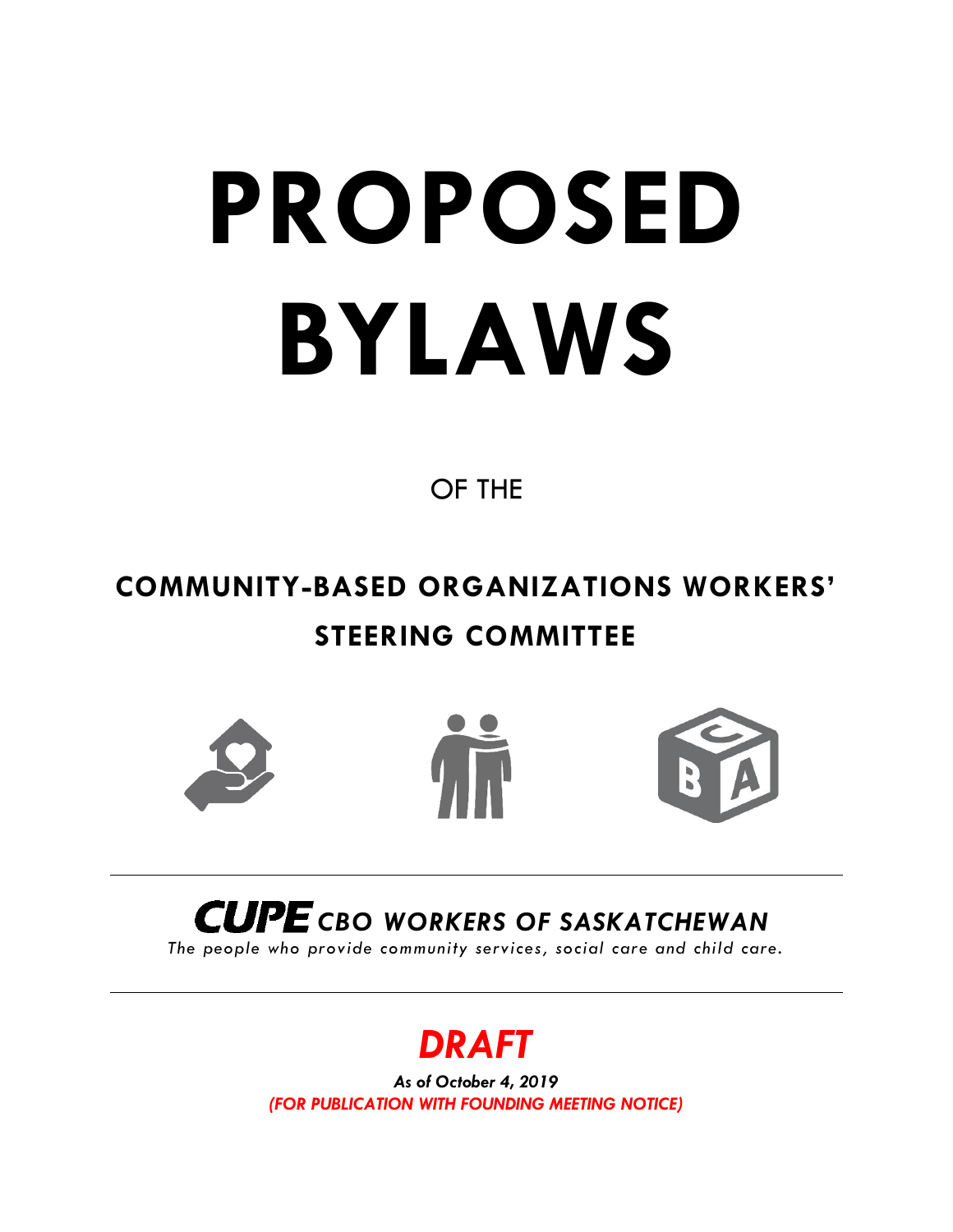#### [Blank Page]

PRODUCED BY UNION LABOUR<br>CUPE SASKATCHEWAN STAFF<br>COPE 342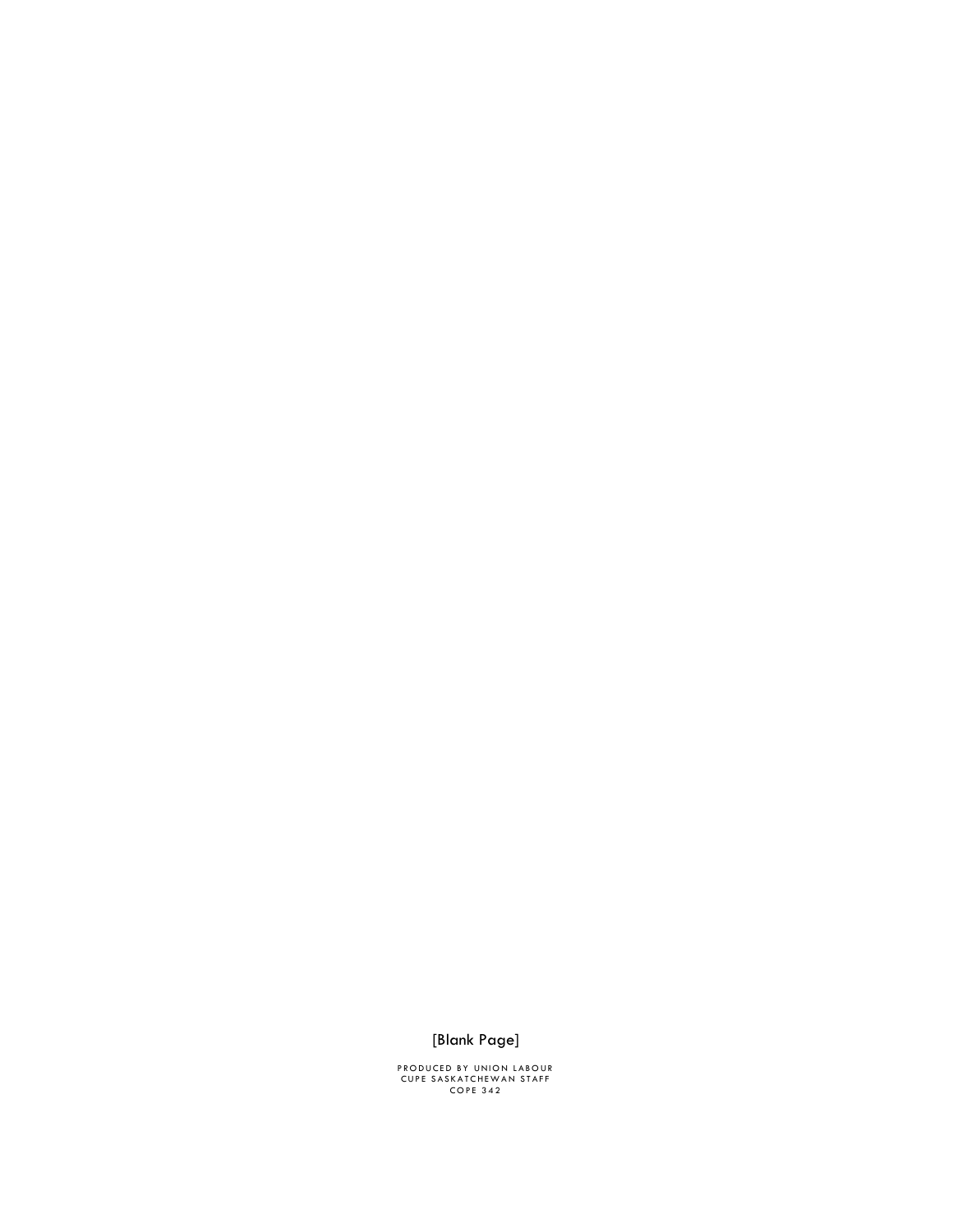## **PROPOSED BYLAWS CUPE CBO WORKERS OF SASKATCHEWAN**

As of October 4, 2019

## **Table of Contents**

| <b>ARTICLE 1</b>  |  |
|-------------------|--|
| <b>ARTICLE 2</b>  |  |
| <b>ARTICLE 3</b>  |  |
| <b>ARTICLE 4</b>  |  |
| 4.1               |  |
| 4.2               |  |
| 4.3               |  |
| 4.4               |  |
| <b>ARTICLE 5</b>  |  |
| <b>ARTICLE 6</b>  |  |
| <b>ARTICLE 7</b>  |  |
| <b>ARTICLE 8</b>  |  |
| <b>ARTICLE 9</b>  |  |
| <b>ARTICLE 10</b> |  |
| <b>ARTICLE 11</b> |  |
| <b>ARTICLE 12</b> |  |
| ARTICLE 13        |  |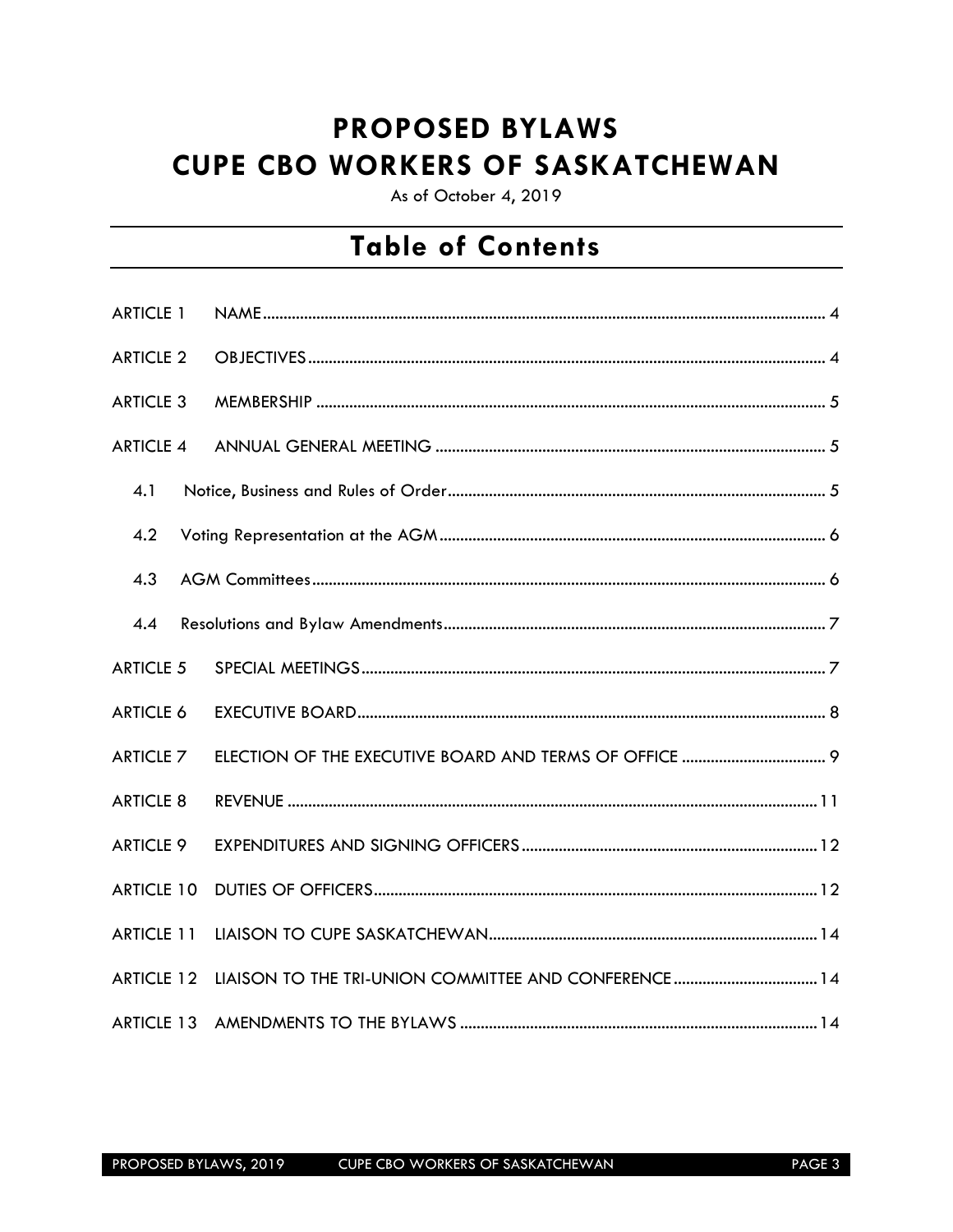## **PROPOSED BYLAWS CUPE CBO WORKERS OF SASKATCHEWAN**

As of October 4, 2019

#### **PREAMBLE**

WHEREAS it is set out in Article 4.7 of the CUPE National Constitution that a Provincial Division may establish a Provincial Sectoral Group to coordinate activities and programs of the group;

WHEREAS the structure and bylaws of the Provincial Sectoral Group come into effect when approved by the National Executive Board;

WHEREAS the Constitution and Bylaws of CUPE Saskatchewan set out in Article 18 that the terms of reference for any occupational group not holding a direct charter are to be considered part of the provincial division's constitution, with any changes and amendments subject to the approval of CUPE Saskatchewan and the CUPE National President; and

WHEREAS many Local Unions represent workers employed by various communitybased organizations, non-profit organizations, co-operatives, associations and/or registered charities across the province and it is the desire of these Local Unions to coordinate activities to promote their common interests and collective welfare;

THEREFORE BE IT RESOLVED that a provincial sectoral group be established for the CBO Sector of the Canadian Union of Public Employees (CUPE) in the province of Saskatchewan to be known as the "Community-Based Organizations Workers Steering Committee of CUPE Saskatchewan," and referred to as the "CUPE CBO Workers of Saskatchewan."

#### <span id="page-3-0"></span>**ARTICLE 1 NAME**

1.1 This organization will be known as the Community-Based Organizations Workers' Steering Committee of the Canadian Union of Public Employees – Saskatchewan, hereinafter referred to as the *"CUPE CBO Workers of Saskatchewan"* or "the Committee".

#### <span id="page-3-1"></span>**ARTICLE 2 OBJECTIVES**

- 2.1 The purpose of the Committee will be to unite Local Unions in the Community-Based Organizations (CBO) Sector of the Canadian Union of Public Employees (CUPE) in the province of Saskatchewan to associate together all workers employed by various community-based organizations, nonprofit organizations, co-operatives, associations and/or registered charities across the province, thereby promoting the common interests and collective welfare of CBO workers among the affiliated CUPE Local Unions at a provincial level.
- 2.2 The CUPE CBO Workers of Saskatchewan will have as their objectives:
	- A. To promote the common interests and collective welfare of all workers in this sector, as determined and guided by the affiliated CUPE Local Unions, at a province-wide level.
	- B. To maintain communication between CUPE Local Unions in this sector to achieve common interests, goals and objectives.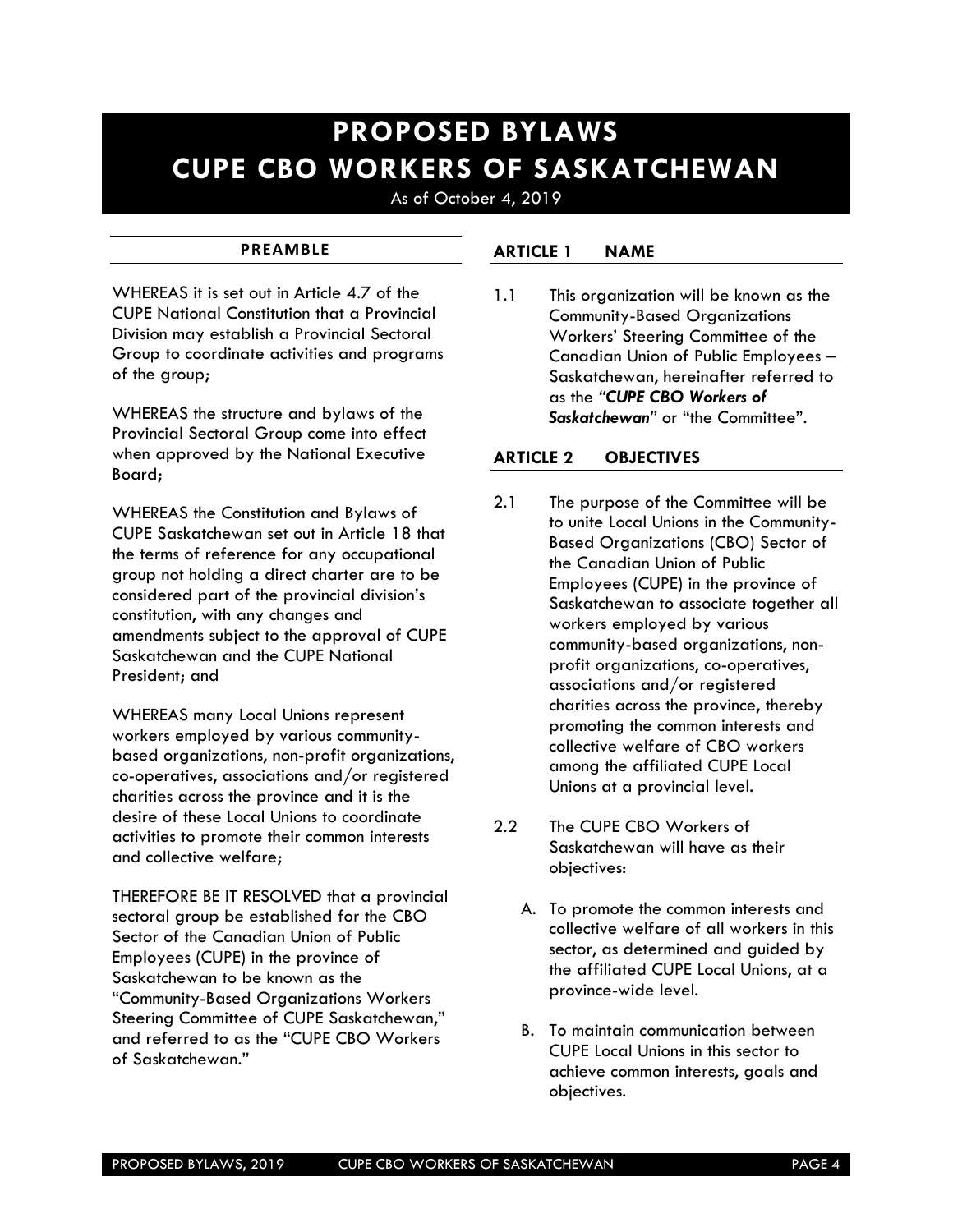- C. To coordinate campaigns and efforts to bring about change that improves the working conditions and wellbeing of those employed in this sector.
- D. To advance the cause of increased and stable multi-year funding by the provincial government for CBO organizations, in order to enhance the vital community services and social care provided for the people of Saskatchewan and to properly value the work done by those who provide the services and care.
- E. To defend not-for-profit delivered community services to ensure that social care and services remain accessible and devoted to the needs of people, not profits.
- F. To communicate, coordinate and participate in initiatives with other provincial unions to advance the overall welfare of workers within this sector through a united labour movement, when it is determined to be in accord with the interests of affiliated CUPE Local Unions.
- G. To assist CUPE Saskatchewan with its aims, objectives and programs.

#### <span id="page-4-0"></span>**ARTICLE 3 MEMBERSHIP**

- 3.1 All CUPE Local Unions in the CBO Sector in the province of Saskatchewan will be eligible for affiliation with the CUPE CBO Workers of Saskatchewan. Likewise, all Local Unions in the CBO Sector will be encouraged to affiliate with the provincial division of CUPE in the province of Saskatchewan, known as CUPE Saskatchewan.
- 3.2 Only affiliated CUPE Local Unions will have representation at an Annual General Meeting or Special Meeting of the committee, and only members in

good standing of CUPE Local Unions affiliated to the Committee will be eligible to seek election or hold a position with the Committee.

3.3 For a Local Union to maintain affiliation to the Committee, the Local Union must pay a monthly levy as set out in Article 8.

#### <span id="page-4-1"></span>**ARTICLE 4 ANNUAL GENERAL MEETING**

#### <span id="page-4-2"></span>**4.1 Notice, Business and Rules of Order**

- A. The Committee will hold an Annual General Meeting each year, with the date, location and time to be determined by the Executive Board of the Committee.
- B. The Executive Board is authorized to set the registration fee at a rate to offset the expense of the Annual General Meeting, but the fee will not be set at a higher rate than the projected expenses for the event.
- C. Notice of the Annual General Meeting will be sent to all affiliated CUPE Local Unions at least ninety (90) days in advance of the Annual General Meeting.
- D. Notice will include the date, location and time of the call to order of the Annual General Meeting, along with notice of any fees for attendance and the credential forms for delegates to register. The details on voting representation will be included in the notice (refer to Article 4.2) along with the process to submit resolutions and bylaw amendments (refer to Article 4.4).
- E. Quorum will be no less than one-third (1/3) of registered delegates from affiliated CUPE Local Unions.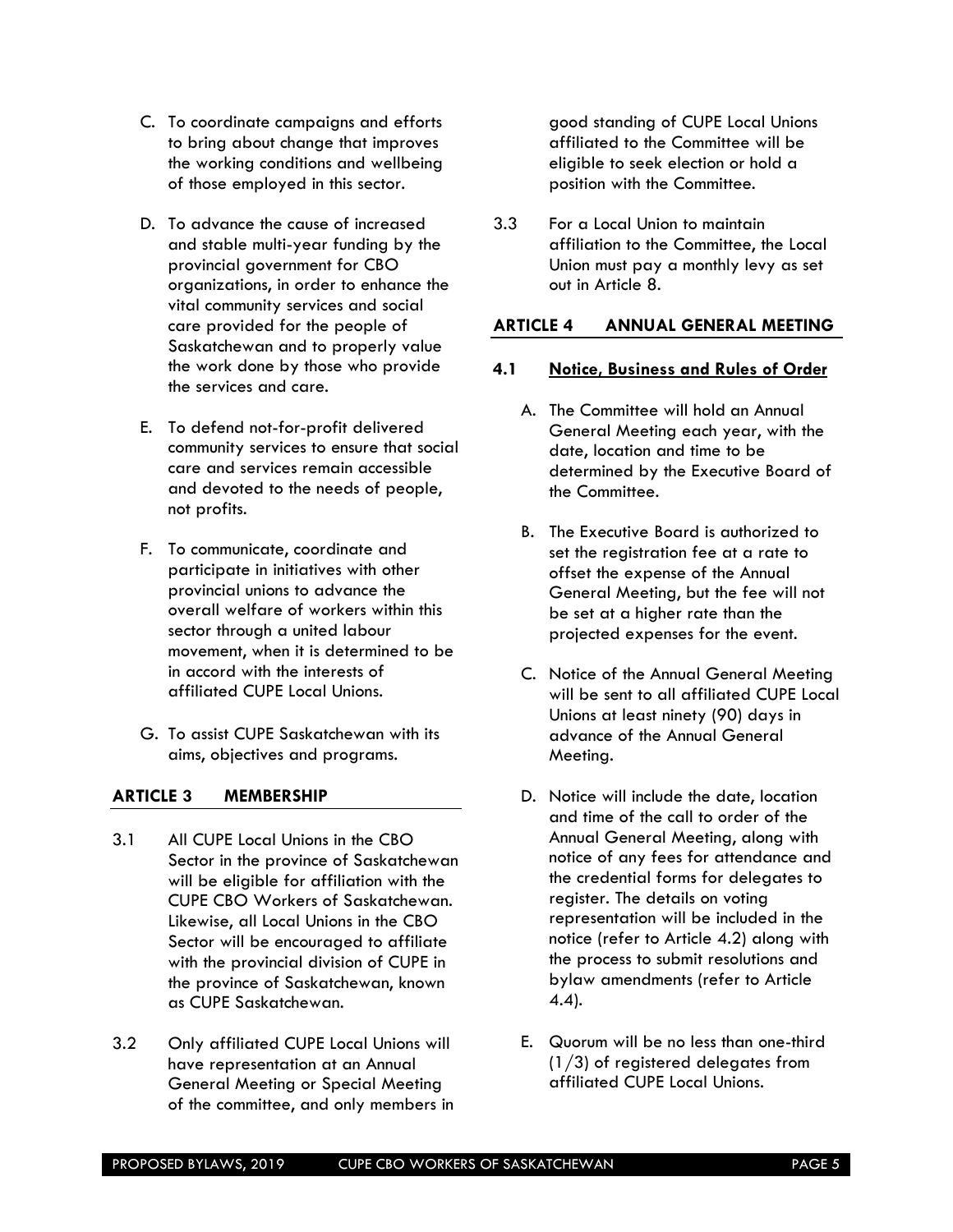- F. Business of the Annual General Meeting will include:
	- Reports on the activities and finances of the Committee;
	- Debate of resolutions and Bylaw amendments submitted by affiliated Local Unions or submitted by the Executive Board (Refer to Article 4.4 and Article 13); and
	- Elections of members to positions on the Executive Board of the Committee, in accordance with Article 7.
- G. The rules or order will be in accordance with Bourinot's Rules of Order.
- H. Staff of CUPE may attend.

#### <span id="page-5-0"></span>**4.2 Voting Representation at the AGM**

A. At the Annual General Meeting of the Committee, affiliated CUPE Local Unions will be represented as follows:

| <b>LOCAL SIZE</b>   | <b>NUMBER OF</b> |
|---------------------|------------------|
|                     | <b>DELEGATES</b> |
| For up to twenty-   | Three $(3)$      |
| five (25) members   | delegates        |
| For over twenty-six | Four $(4)$       |
| (26) members        | delegates        |

- B. Representation at the Annual General Meeting will be calculated on the paid-up membership of the average number of members of the last twelve (12) months before the notice was sent out.
- C. Only a member in good standing of a Local Union can be a delegate representing that Local Union.
- D. Delegates from Local Unions more than two (2) months in arrears with the Committee will be seated as visitors only, unless payment of arrears is made.
- E. Registrations for voting delegates will be received by the Treasurer up until seven (7) days before the Annual General Meeting. Registrations received afterwards may be accepted by the Credentials Committee or by majority vote of the Annual General Meeting.
- F. Expenses for the attendance of a delegate will be the responsibility of their Local Union.
- G. Guests can be registered, but they will not have voting delegate privileges.

#### <span id="page-5-1"></span>**4.3 AGM Committees**

- A. A Credentials Committee will be established for the Annual General Meeting comprised of the Treasurer and two (2) other members chosen from among the credentials received from affiliated Local Unions. The Credentials Committee will receive and verify the legitimacy of delegate credentials for the Annual General Meeting, register guests and visitors, and provide a report to the Annual General Meeting.
- B. A Balloting Committee will be established for the Annual General Meeting, comprised of an appointed Balloting Chair who may or may not be a registered delegate and two (2) other members chosen from among the credentials received from affiliated Local Unions. No member of the Balloting Committee will be an officer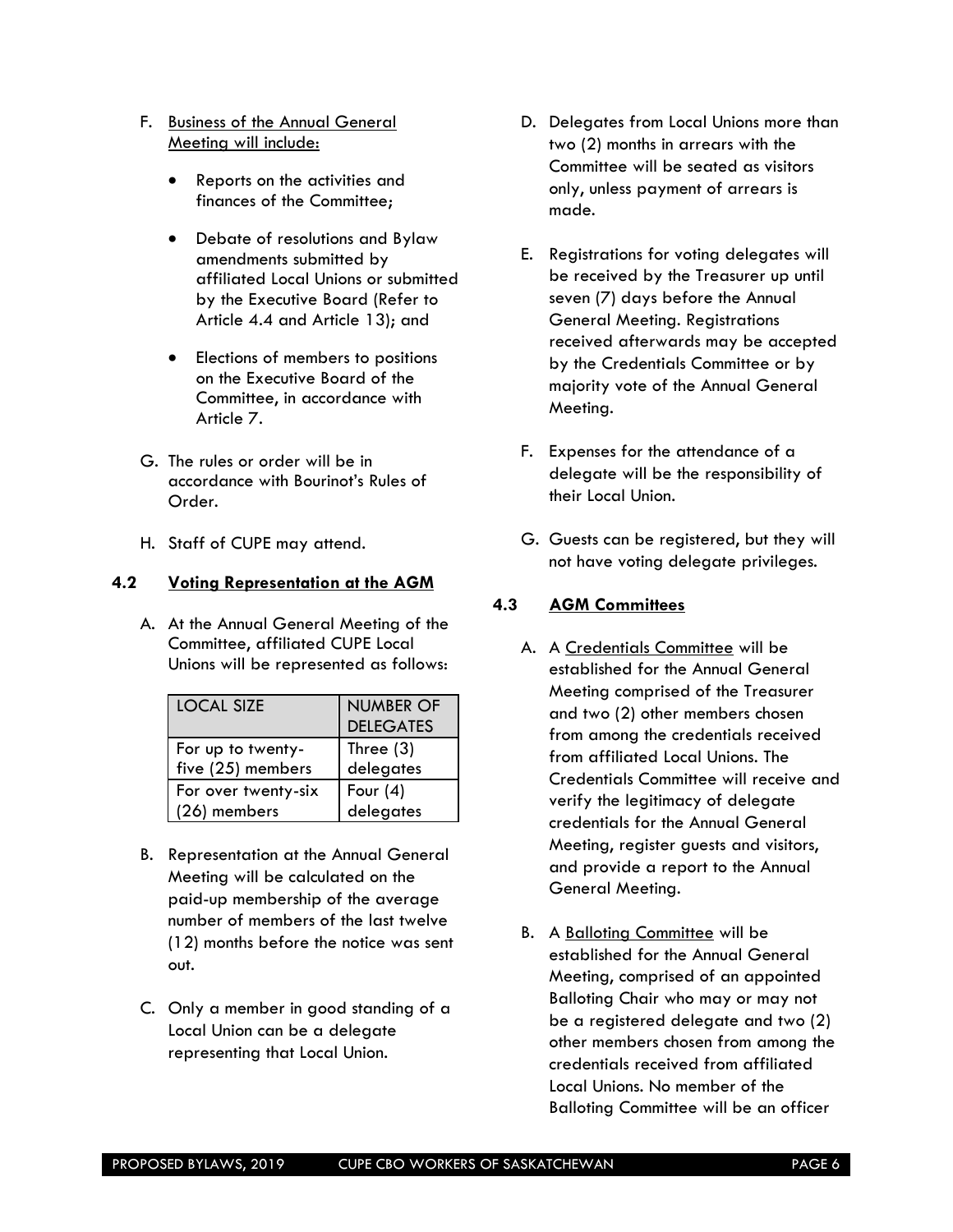or candidate for election. This committee will be responsible for the conduct of elections including distribution, collection and counting of ballots, and performing standing counts of delegates when requested by the chair of the Annual General Meeting. The Balloting Chair will oversee all aspects of elections held at the Annual General Meeting and report the results of each election.

- C. The Executive Board may establish any other committees it deems necessary to conduct the affairs of the Annual General Meeting.
- D. Committees of the Annual General Meeting will be appointed by the Executive Board and confirmed by motion of the Annual General Meeting.

#### <span id="page-6-0"></span>**4.4 Resolutions and Bylaw Amendments**

- A. Affiliated Local Unions may submit resolutions or bylaw amendments for consideration of the Annual General Meeting to be received by no later than sixty (60) days prior to the Annual General Meeting.
- B. All resolutions and bylaw amendments will be published at least thirty (30) days in advance of the Annual General Meeting to all affiliated CUPE Local Unions.
- C. The Executive Board may submit resolutions or bylaw amendments to the Annual General Meeting, provided that they are published at least thirty (30) days in advance of the Annual General Meeting to all affiliated CUPE Local Unions.

#### <span id="page-6-1"></span>**ARTICLE 5 SPECIAL MEETINGS**

- 5.1 Special Meetings may be held with representation from affiliated Local Unions as set out in Article 4.2, when it is deemed advisable either by the majority of the Executive Board or when the Committee is in receipt of a valid petition to hold a Special Meeting for a particular purpose that is signed by a minimum of thirty (30) members representing a minimum of seven (7) affiliated Local Unions.
- 5.2 Special Meetings will be held within sixty (60) days of the decision of the Executive Board or when the Committee is in receipt of a petition that has been verified to meet the requirements set out in Article 5.1. Business of the Special Meeting will be confined to the purpose for which the meeting was called.
- 5.3 Notice of the meeting will be provided to all affiliated Local Unions that will verify the time, date, location and purpose of the Special Meeting. Notice will be provided at least thirty (30) days in advance. In extraordinary circumstances, the notice period may be less than thirty (30) days. Expenses for the attendance of a delegate to a Special Meeting will be the responsibility of their Local Union.
- 5.4 A Special Meeting may have committees established to conduct business, as deemed necessary by the Executive Board. Committees must be approved by majority vote of delegates attending the meeting.
- 5.5 A Special Meeting will be held in the extraordinary circumstance that the Executive Board does not have the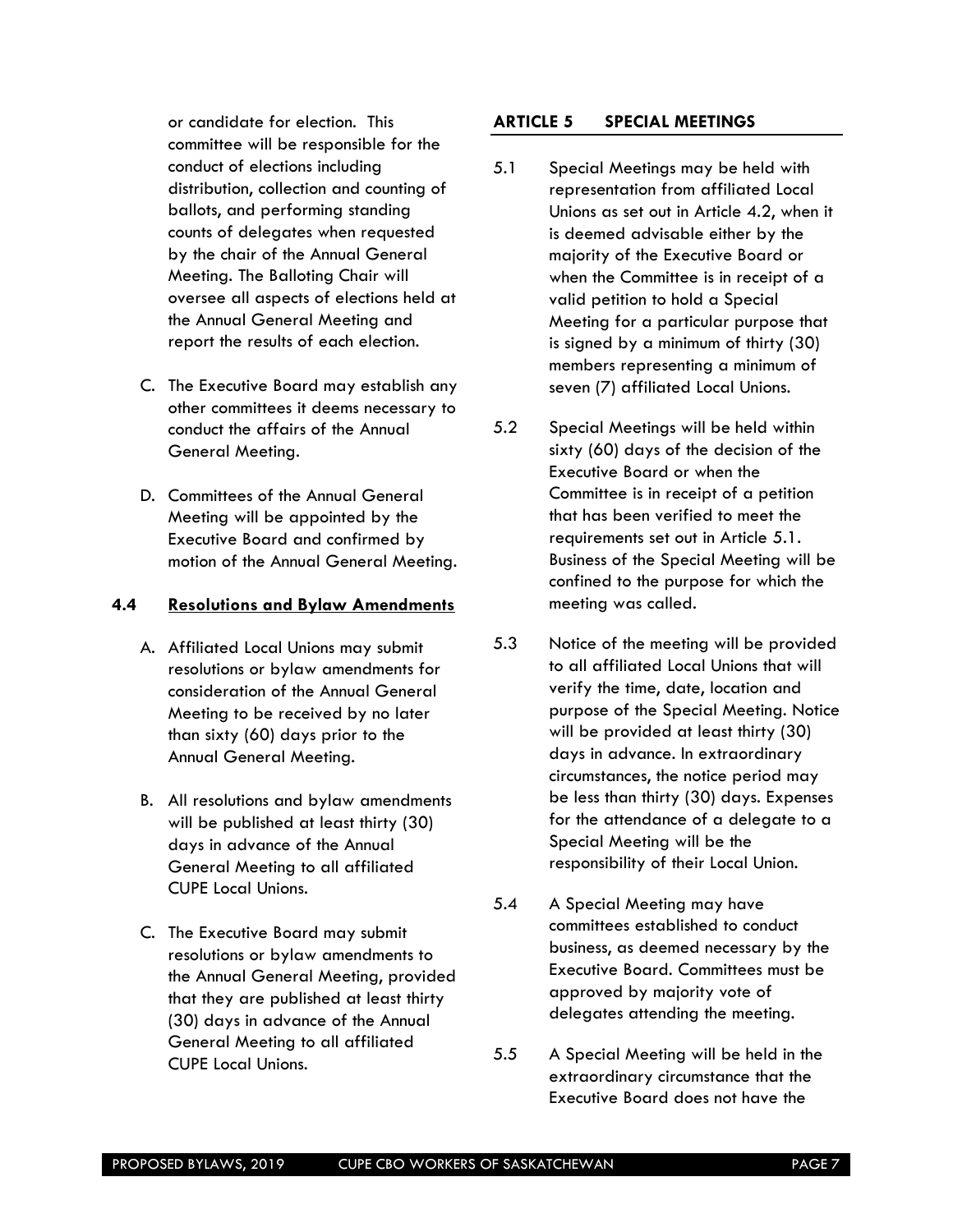required number of officers to conduct business of the Committee due to vacancies, in which case a Special Meeting will be held for the purpose of electing members to fill vacant positions for the reminder of the position terms from among affiliated Local Unions. The Special Meeting may be convened by CUPE Saskatchewan Division in these circumstances.

#### <span id="page-7-0"></span>**ARTICLE 6 EXECUTIVE BOARD**

#### 6.1 Executive Board Positions

An Executive Board of the Committee will be established to conduct business between Annual General Meetings comprised of the following seven (7) positions:

- Chairperson
- Vice-Chairperson
- Recording Secretary
- Secretary-Treasurer
- Three (3) At-Large Members
- 6.2 The officers of the Committee will be the Chairperson, Vice-Chairperson, Recording Secretary and Secretary-Treasurer.
- 6.3 The President of CUPE Saskatchewan or their designate and the Regional Director of CUPE will have the right to attend all meetings, with voice but no vote.
- 6.4 A staff member of CUPE may be appointed to act as an advisor to the Committee, appointed by the Regional Director of CUPE. The staff advisor will have voice but will not be permitted a vote.
- 6.5 The Executive Board will be charged with the responsibility of carrying out decisions reached at the Annual General Meeting or Special Meeting, and to conduct affairs of the Committee in accordance with the Bylaws herein and to further advance the objectives outlined in Article 2.
- 6.6 The Executive Board positions will be elected at the Annual General Meeting in accordance with Article 7.
- 6.7 Should a vacancy occur between elections held at the Annual General Meeting, the Chairperson will appoint a member to fill the vacant position from an affiliated Local Union for the duration of the position term.
- 6.8 The Executive Board will meet at least three (3) times between Annual General Meetings either in person or by teleconference as set out in Article 6.10.
- 6.9 Quorum to conduct business will be four (4) members of the Executive Board.

#### 6.10 Meetings by Teleconference

Meetings of the Executive Board can be conducted by teleconference, provided that the attendees and business is recorded by written minutes and the quorum of Executive Board members is confirmed. Motions must be moved and seconded, with opportunity for discussion, and votes will be cast by roll call to ensure all Executive Board members have the opportunity to vote before a decision is determined.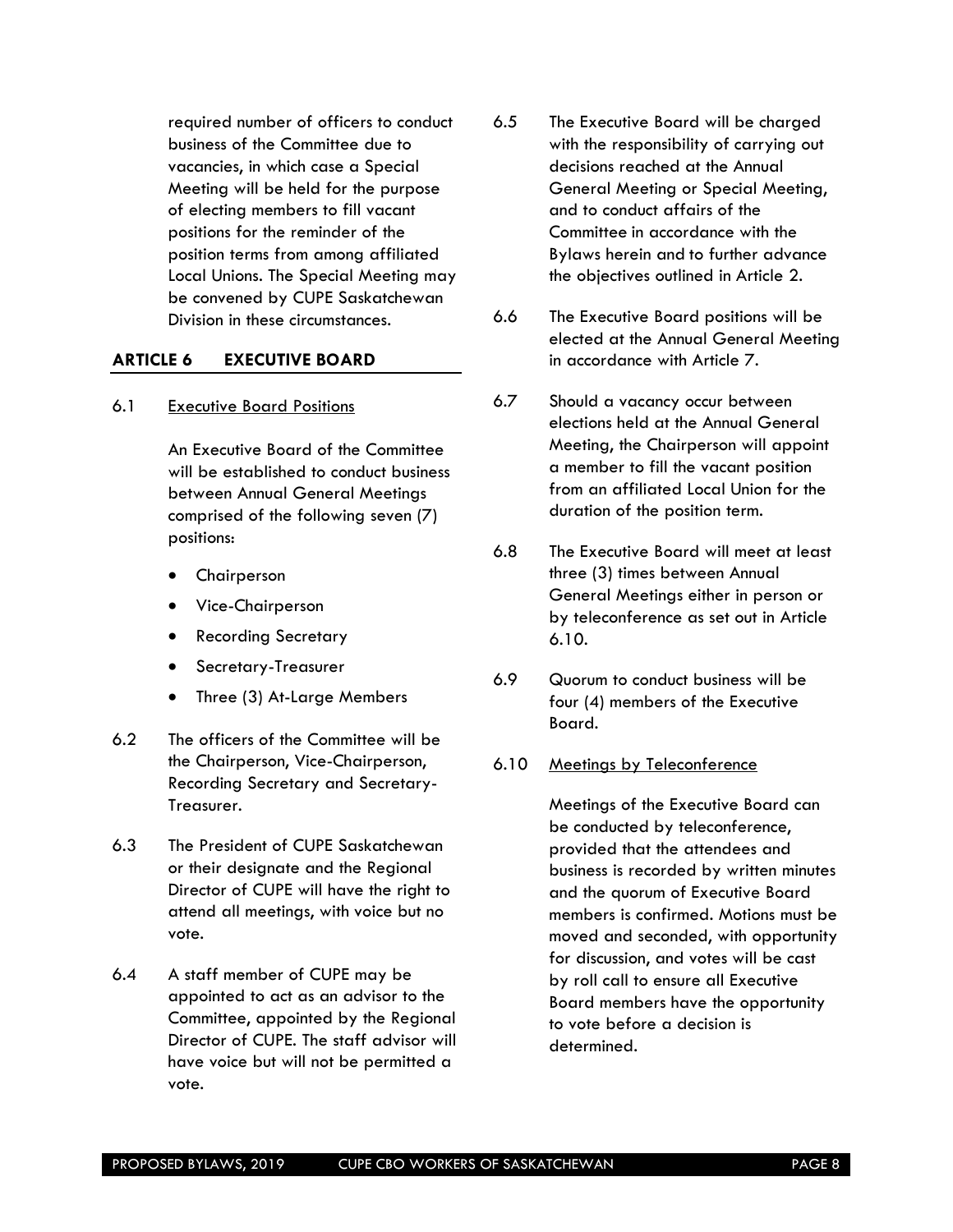#### 6.11 Motions by Email

Motions can also be conducted by email, provided that the email contains a clear written motion and the motion is moved, confirmed by written response to be seconded, and the responses from each member of Executive Board are clearly recorded before a decision is determined to be reached. All record of email motions should be retained by the Recording Secretary.

#### 6.12 Sub-Committees of the Executive Board

The Executive Board may establish sub-committees as it deems necessary to carry out the decisions of the Annual General Meeting, the Special Meeting or to conduct business. The membership and mandate of the sub-committee will be determined by motion of the Executive Board.

#### 6.13 Remuneration of the Executive Board

Members of the Executive Board will be entitled to remuneration while attending meetings of the Committee, sub-committee meetings, or when conducting business of the Committee as follows:

- Kilometrage reimbursement at the CUPE Saskatchewan Division rate for travel using personal vehicle upon submission of an expense voucher;
- Reimbursement of transportation upon receipt;
- Parking reimbursement upon receipt;
- Per Diems at the CUPE Saskatchewan Division rate upon submission of an expense voucher;
- Hotel room fees, taxes and parking fees upon submission of receipt;
- Long distance phone call charges incurred while conducting Committee business upon receipt;
- Lost wages and benefits upon receipt of invoice from the Executive Board Member's employer or Local Union.
- 6.14 Should the Chairperson or Treasurer not be appointed as a delegate from their respective affiliated Local Union to attend the Annual General Meeting or a Special Meeting, they may attend at the expense of the Committee but they will not have the privileges of a delegate to vote or run for office.
- 6.15 The Executive Board may seek the assistance of the CUPE Saskatchewan Division Office for administrative support, or the administration of the Annual General Meeting.

#### <span id="page-8-0"></span>**ARTICLE 7 ELECTION OF THE EXECUTIVE BOARD AND TERMS OF OFFICE**

- 7.1 Nominations and elections to Executive Board positions will take place at the Annual General Meeting. Those elected will take office at the close of the Annual General Meeting.
- 7.2 Elections will be conducted as set out in Article 11.3 through to Article 11.6 inclusive of the CUPE National Constitution.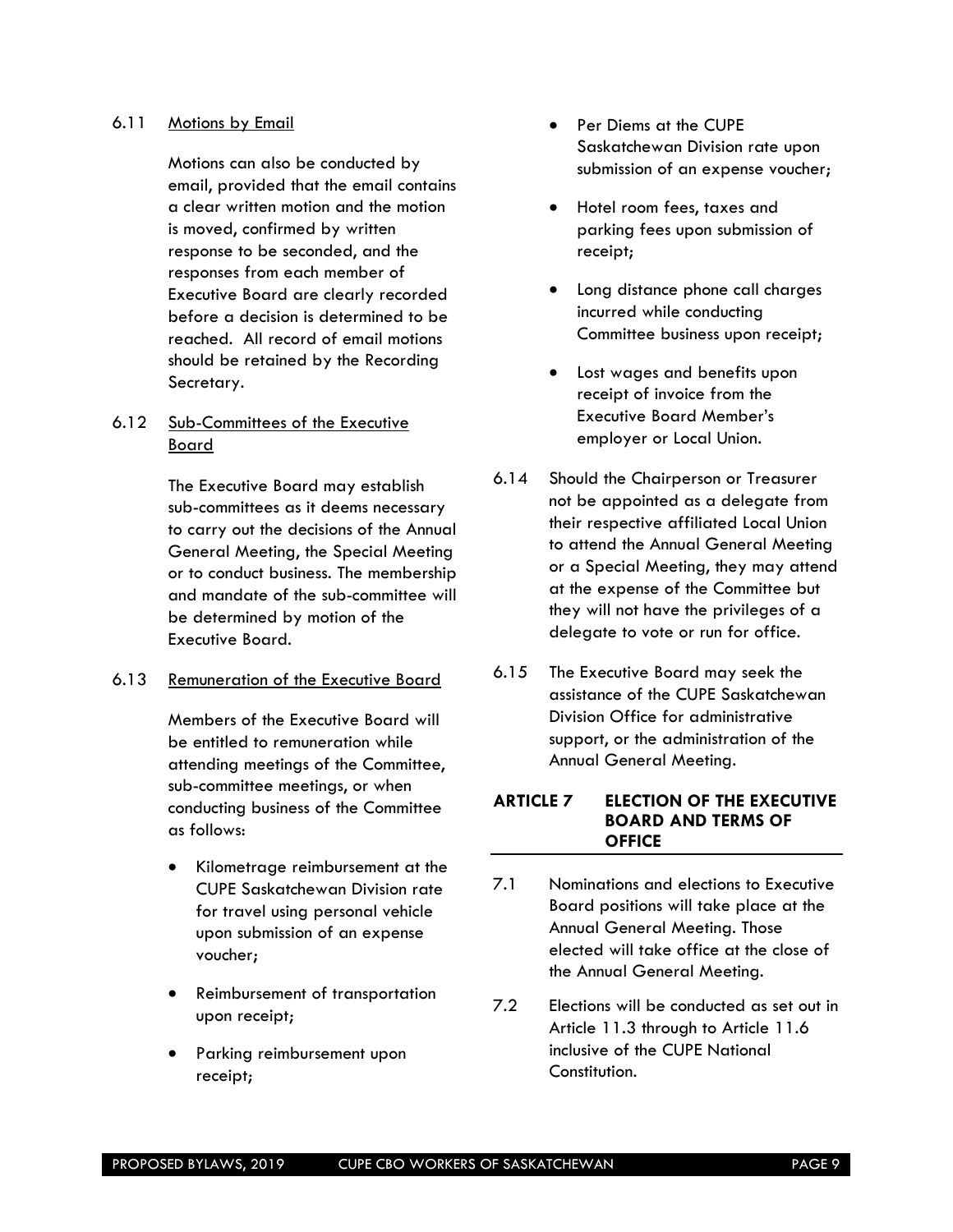- 7.3 To be eligible for election, the candidate must be a member in good standing from an affiliated Local Union and a registered delegate at the Annual General Meeting.
- 7.4 Nomination of Candidates Absent at Time of Election

If legitimate circumstances prevent a member from seeking office because they cannot attend the Annual General Meeting, that member will be allowed to run, provided the following criteria are met:

- A. They must be a registered delegate from an affiliated Local Union.
- B. They will place in writing their clear desire to seek office.
- C. They must be nominated from the floor by another registered delegate.
- D. If elected, they will be sworn in and installed at the next Executive Board meeting following the convention at which they were elected.

#### 7.5 **Terms of Office**

#### 7.5.1 **For the AGM held in 2019:**

Chairperson: Two (2) years, with election to be held in 2021at the AGM.

Vice-Chairperson: One (1) year, with election to be held in 2020 at the AGM.

Recording Secretary: One (1) year, with election to be held in 2020 at the AGM.

Secretary-Treasurer: Two (2) years, with election to be held in 2021at the AGM.

#### Three (3) At-Large Members:

At-Large Member #1 and At-Large Member #2:

• Election for a term of one (1) year, with election to be held in 2020 at the AGM.

At-Large Member #3:

• Election for a term of two (2) years, with election to be held in 2021 at the AGM.

#### 7.5.2 **For the AGM held in 2020:**

Chairperson: No election. Election to be held in 2021at the AGM.

Vice-Chairperson: Election for Two (2) year term.

Recording Secretary: Election for Two (2) year term.

Secretary-Treasurer: No election. Election to be held in 2021at the AGM.

#### Three (3) At-Large Members:

At-Large Member #1 and At-Large Member #2:

• Election for a Two (2) year term.

At-Large Member #3:

• No election. Election to be held in 2021 at the AGM.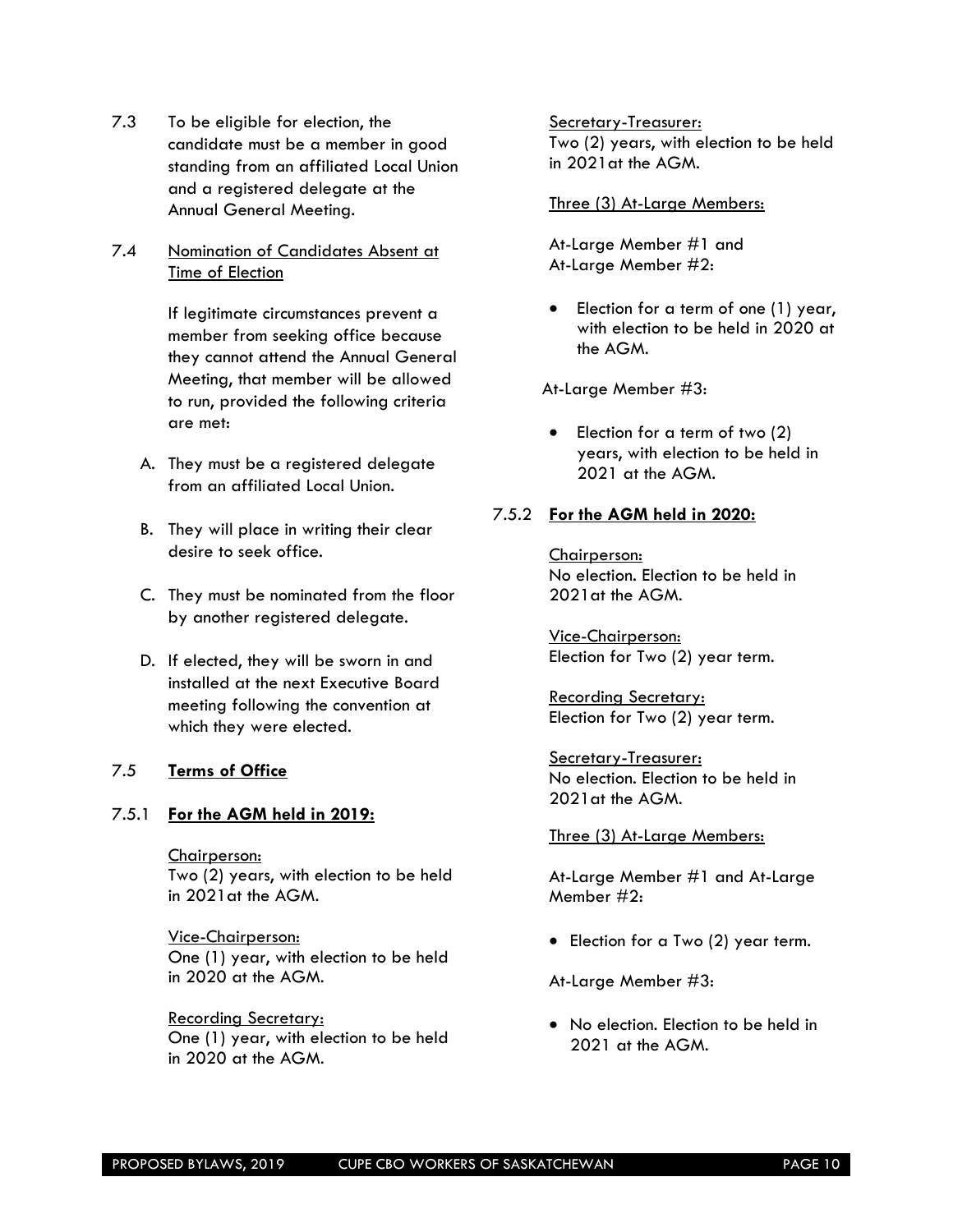#### 7.5.3 **For the AGM held in 2021:**

Chairperson: Election for Two (2) year term.

Vice-Chairperson: No election.

Recording Secretary: No election.

Secretary-Treasurer: Election for Two (2) year term.

#### Three (3) At-Large Members:

At-Large Member #1 and At-Large Member #2:

• No election.

At-Large Member #3:

• Election for Two (2) year term.

#### 7.5.4 **For the AGM held in 2022 and onward:**

A. At the AGM held in the year 2020 and onwards, every position will have a term of two (2) years in length, with positions to be elected on a rotating basis in alternating years as follows:

#### B. **In even-numbers AGM years**  (example: 2022, 2024, 2026, 2028)

Vice-Chairperson, Recording Secretary, and At-Large Member #1 and #2 are up for election, each for a term of two (2) years.

#### C. **In odd-numbered AGM years** (example: 2023, 2025, 2027, 2029)

Chairperson, Secretary-Treasurer, and At-Large Member #3 are up for election, each for a term of two (2) years.

#### <span id="page-10-0"></span>**ARTICLE 8 REVENUE**

#### 8.1 Affiliation Levy

Each CUPE Local Union affiliated to the Committee will pay a monthly per capita levy of .0005 based on the total regular monthly wages of their respective membership, for each month of the year.

#### 8.2 Suspension from Affiliation

- A. Payment of the monthly per capita levy to the Committee by a CUPE Local Union will be sent no less than quarterly to the Treasurer of the Committee.
- B. When a CUPE Local Union does not remit the monthly per capita levy for six (6) months, they will be informed in writing by the Treasurer that they are in arrears. The notification of arrears will also be reported to the Executive Board, for their information.
- C. Should a CUPE Local Union be at any time more than eight (8) months in arrears, they will receive a notice of suspension from affiliation unless payment is received by the Committee for the period of arrears. If payment is received within thirty (30) days following the notice, the affiliation will be restored. If payment is not received following the notice, the CUPE Local Union will be deemed suspended from affiliation. The suspension will be reported to the Executive Board.
- D. Should a CUPE Local Union desire to become re-affiliated to the committee following suspension, the terms and conditions will be negotiated between the Executive Board of the Committee and the Local Union.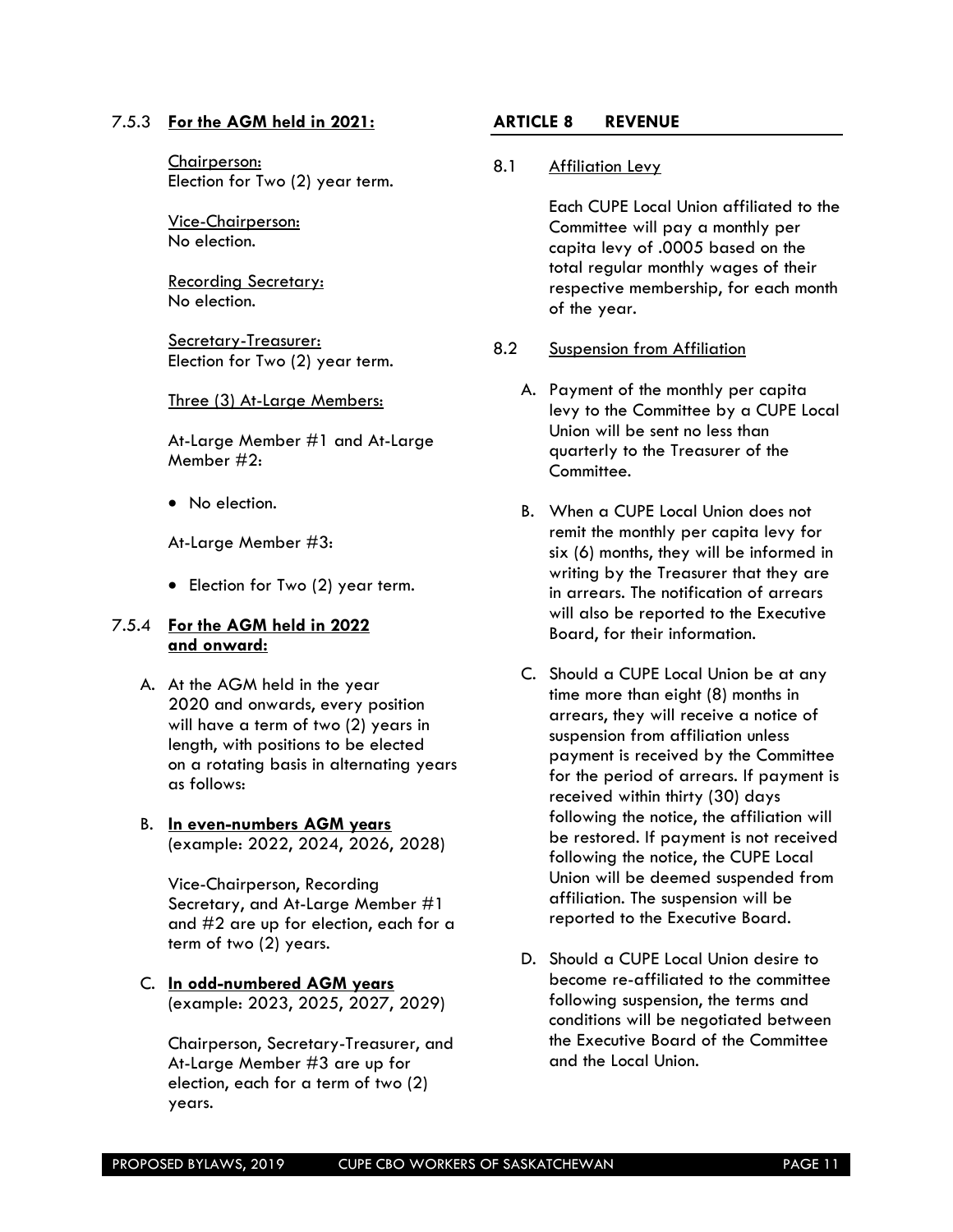#### <span id="page-11-0"></span>**ARTICLE 9 EXPENDITURES AND SIGNING OFFICERS**

#### 9.1 Approval of Expenditures

- A. The expenditures of the Committee will be for legitimate business of the Committee.
- B. Expenditures must be approved one of the following ways:
- When the bylaws approve a specific expenditure;
- When the expenditure is approved through a motion or budget that is carried by a majority vote of the Committee's Executive Board; and
- When a motion or resolution is carried by a majority vote at the Annual General Meeting, or Special Meeting of the Committee, authorizing an expenditure or budget of expenditures.
- 9.2 Signing Officers
	- A. All expenses of the Committee will be made by cheque, with two (2) signing officers required.
	- B. There will be up to four (4) signing officers for the Committee. The Secretary-Treasurer and the Chairperson will be the primary signing officers. If the Chairperson is not available, the Vice-Chairperson or Recording Secretary may be a signing officer.

#### 9.3 Petty Cash Fund

A. A petty cash fund is authorized to be maintained by the Treasurer in an amount to be determined by the Executive Board for valid expenditures incurred by the Treasurer in the administration of the Committee.

B. The Treasurer will provide receipts and explanations for money spent from the Petty Cash Fund, to be reported at each meeting. The Petty Cash Fund will be replenished, as necessary, upon the approval of the Executive Board.

#### <span id="page-11-1"></span>**ARTICLE 10 DUTIES OF OFFICERS**

- 10.1 Duties of the Chairperson
	- Call and preside over meetings;
	- Act as an ex-officio member on all sub-committees;
	- Interpret and enforce the Bylaws of the Committee;
	- Provide a report to meetings of the Committee and the Annual General Meeting;
	- Vote on all matters:
	- Have the right to vote a second time in cases of a tie vote;
	- Serve as the chief spokesperson for the Committee;
	- Sign all cheques and ensure that Committee funds are used only as authorized or directed by the Bylaws or approved by majority vote of the Executive Board or Annual General Meeting; and
	- Take actions to carry out the decisions of the Annual General Meeting, a Special Meeting, or to further the objectives of the Committee.
- 10.2 Duties of the Vice-Chairperson
	- Assist the Chairperson in the performance of duties as directed;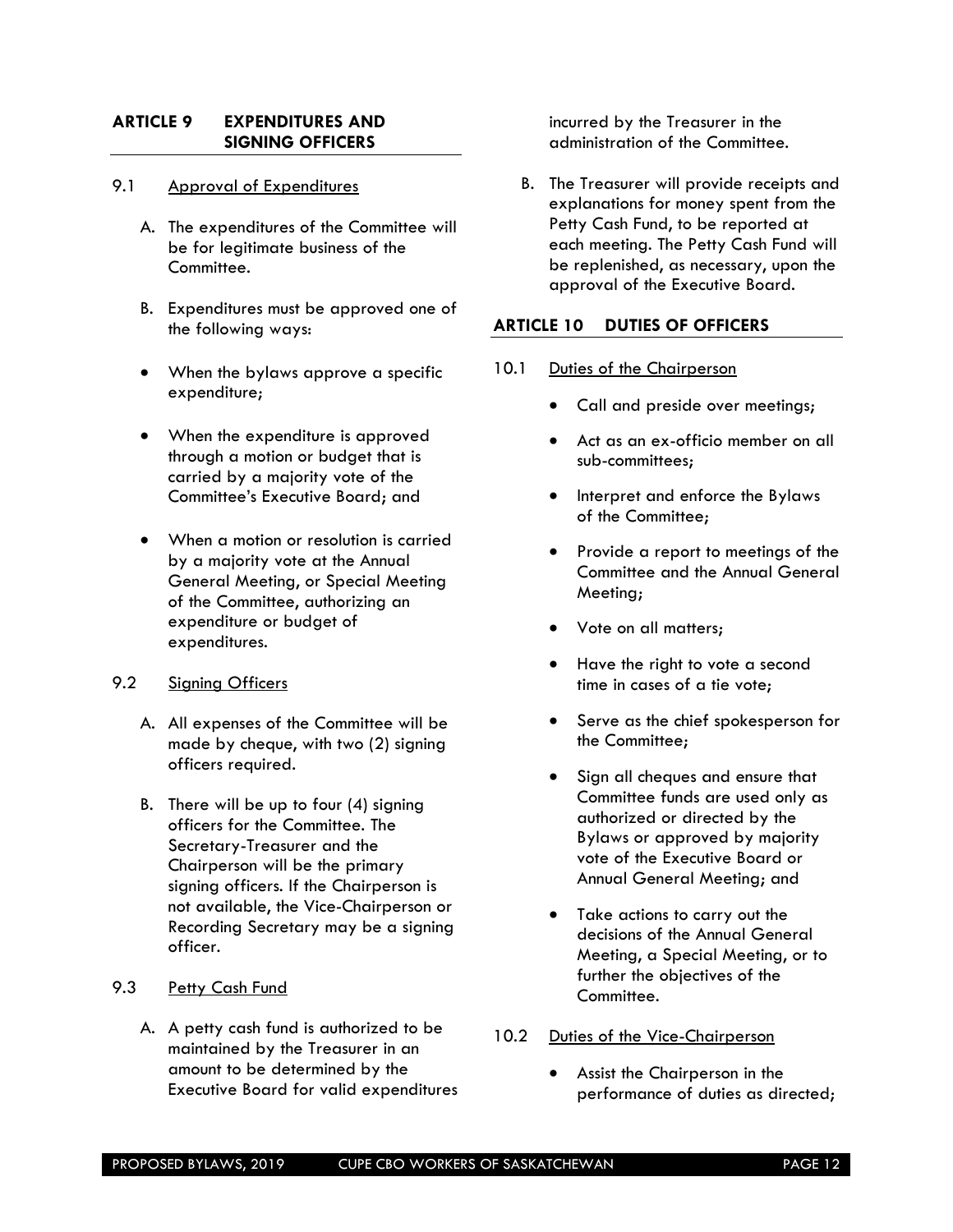- In case of absence of the Chairperson, perform duties of the Chairperson;
- Chair sub-committee meetings;
- Attend meetings;
- Maintain communication with affiliated Local Unions; and
- Carry out duties as assigned by the Executive Board.
- 10.3 Duties of the Recording Secretary
	- Keep a roll call of attendance of Executive Board members;
	- Keep a correct and impartial record of the proceedings of all meetings of the Committee;
	- Receive and process correspondence with direction from the Chairperson and Executive Board;
	- Keep a copy of all correspondence sent on behalf of the committee;
	- Prepare and distribute notices of meetings;
	- Attend meetings;
	- Maintain communication with affiliated Local Unions; and
	- Carry out duties as assigned by the Executive Board.

#### 10.4 Duties of the Secretary-Treasurer

- Be bonded through a master bond held by CUPE National and, if unable to qualify for a bind, be disqualified from office;
- Receive all revenue, keeping record of each Local's payments, and deposit revenue in a

Committee account at a Credit Union or Bank;

- Record all financial transactions in accordance with good accounting practices;
- Regularly make a full financial report to meetings of the Executive Board and the Annual General Meeting. The Secretary-Treasurer will make a written report which will contain details of all income and expenditures since the last report;
- Supply all financial records, invoices, original bank statements and other supporting documents to the Trustees of CUPE Saskatchewan for an audit at least once in each calendar year, or semi-annually. The Secretary-Treasurer must also respond in writing and within a reasonable time to any concerns or recommendations in the report made by the Trustees;
- Maintain a correct list of all affiliated Local Unions and notify a Local Union when they are in arrears;
- Attend Meetings; and
- Carry out duties as assigned by the Executive Board.

#### 10.5 Duties of At-Large Members

• Members-at-large will attend meetings of the Committee, maintain communication with affiliated Local Unions and carry out duties as assigned by the Executive Board.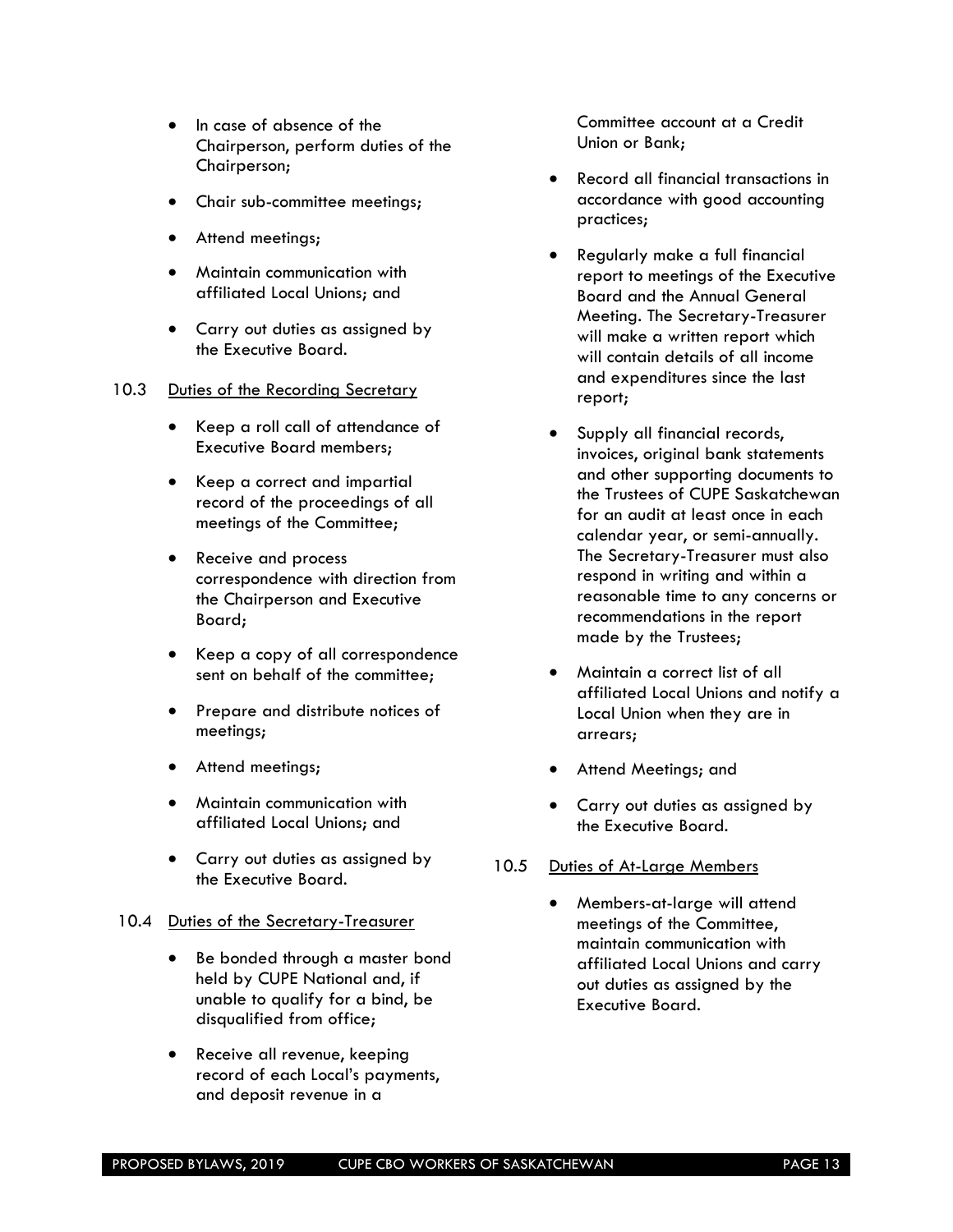#### <span id="page-13-0"></span>**ARTICLE 11 LIAISON TO CUPE SASKATCHEWAN**

- 11.1 The Committee will put forward nominations for one (1) Executive Board Member and one (1) Alternate to serve as the CBO Member on the Division Executive Board elected by caucus at the Annual Convention of CUPE Saskatchewan, regularly elected at conventions held in even-numbered years. To be eligible to have their name put forward, such candidates must be members from Local Unions affiliated to the provincial division.
- 11.2 The Committee will maintain regular communication with the CBO Member on the Executive Board of CUPE Saskatchewan.

#### <span id="page-13-1"></span>**ARTICLE 12 LIAISON TO THE TRI-UNION COMMITTEE AND CONFERENCE**

- 12.1 The Chairperson will act as a liaison to the Tri-Union and attend all meetings of the Tri-Union to represent CUPE's CBO workers, unless the Committee determines it not to be within the interest of the Committee to attend. Expenses to attend Tri-Union meetings will be covered by the Committee and approved in accordance with Article 9.1.
- 12.2 Additional representatives may attend meetings of the Tri-Union as determined by motion of the Executive Board.

#### <span id="page-13-2"></span>**ARTICLE 13 AMENDMENTS TO THE BYLAWS**

13.1 The Bylaws of the CBO Workers of Saskatchewan may only be amended by two-thirds (2/3) majority vote of delegates at the Annual General Meeting.

- 13.2 Bylaw amendments for consideration of the Annual General Meeting must be published in advance as set out in Article 4.4.
- 13.3 Any amendments to the Bylaws will not be deemed to be valid or in effect until they are submitted and approved by the President of CUPE Saskatchewan and meet the final approval of the National President of CUPE.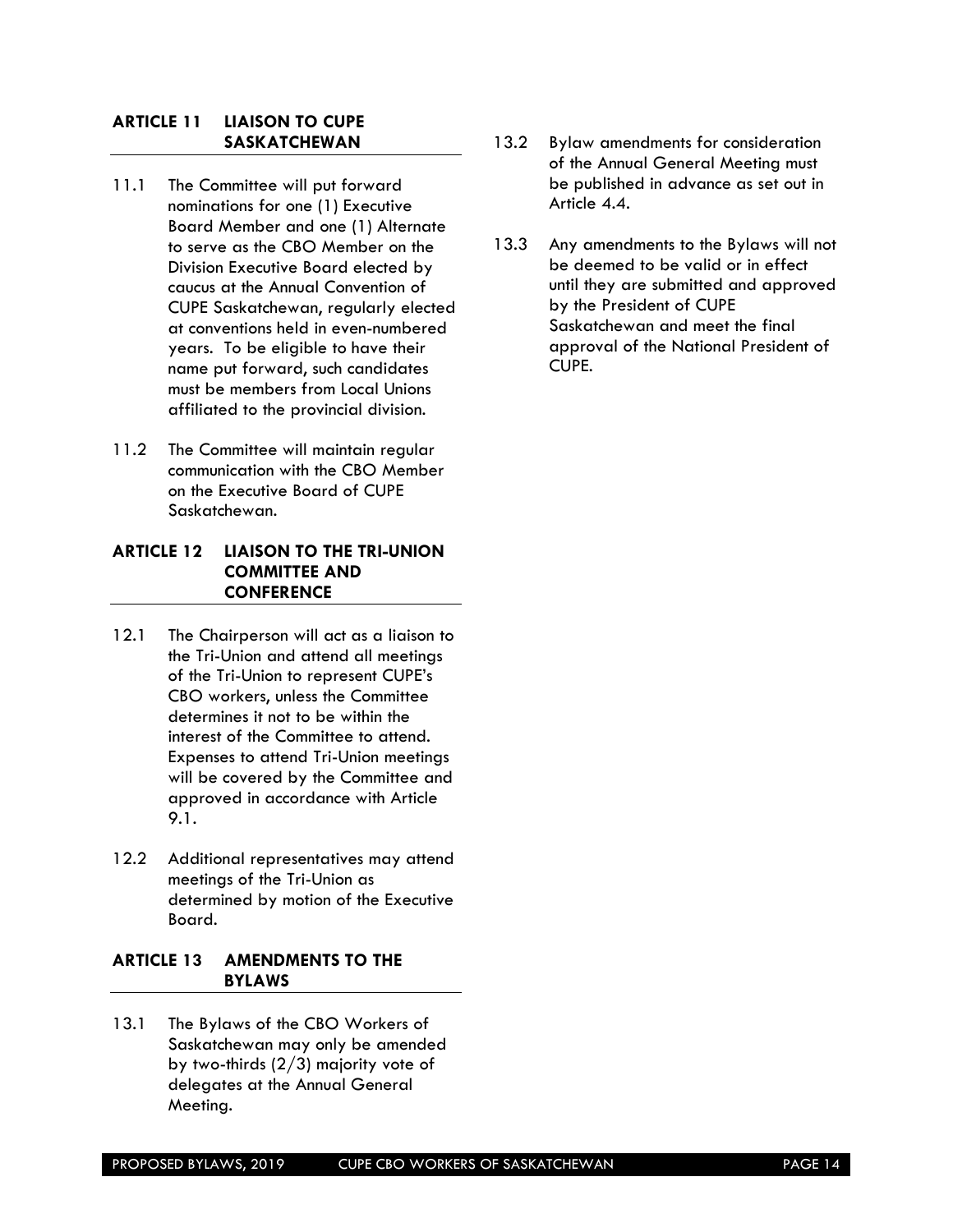*CUPE CBO Workers of Saskatchewan Proposed Bylaws, 2019*

> Draft date: October 4, 2019 For Founding Meeting Notice.

> > /nm cope 342